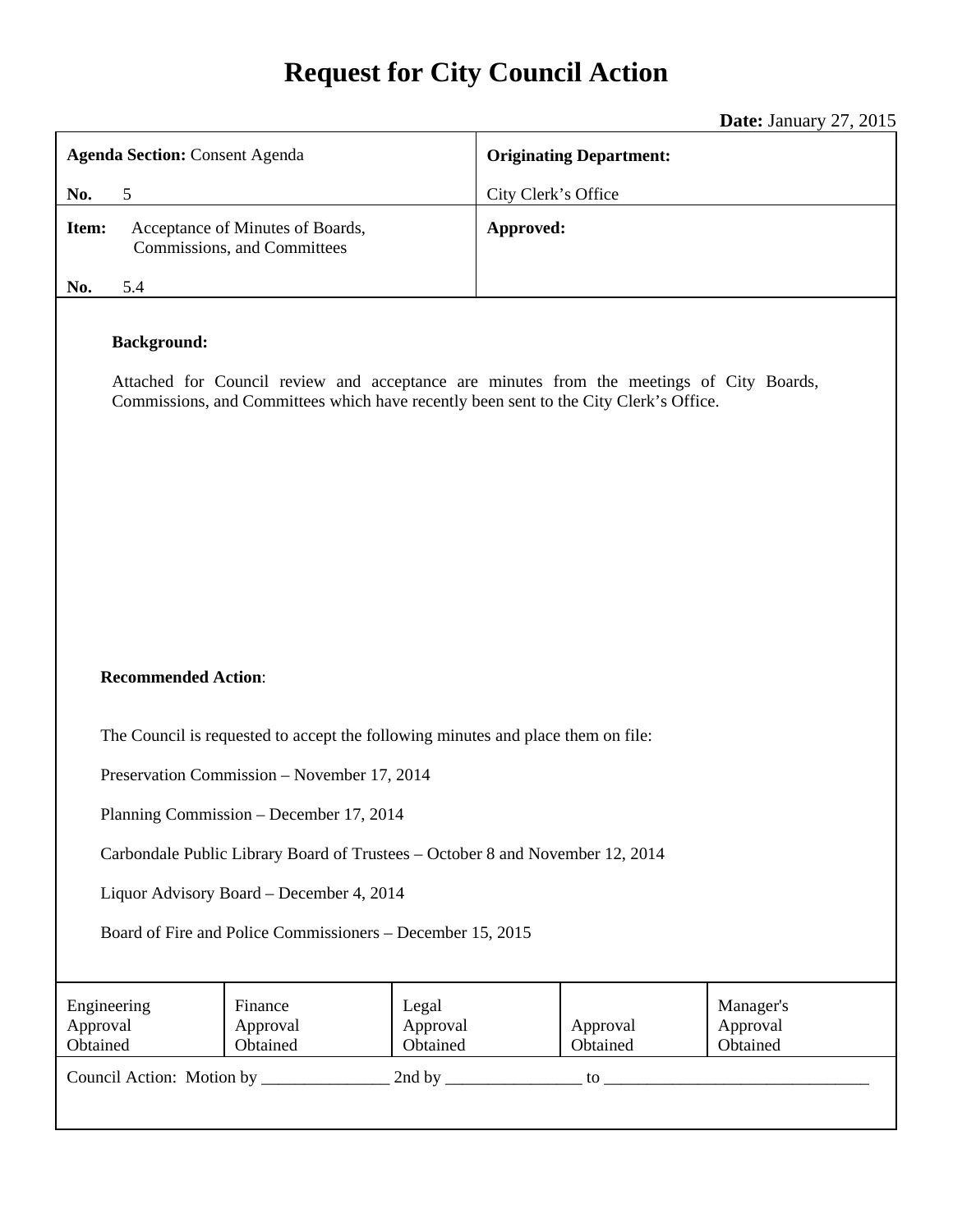

# **MINUTES**

### **Preservation Commission Monday, November 17, 2014 City Hall/Civic Center – 7:00 p.m***.*

1. **Roll Call:** Mr. Parkinson called the meeting to order at 7:00p.m.

**Members Present:** Jackson, Doherty, Ittner, Parkinson, Clark, Van Awken and Benedict

**Members Absent:** Sigler and Comparato

**Staff Present:** Sergeev

**Guests:** None

2. **Approval of Minutes:** Ms. Ittner moved, seconded by Mr. Van Awken, to approve the minutes of October 20, 2014.

The motion to approve the minutes passed with a unanimous voice vote.

#### 3. **Communication and Reports:**

a) Educational and Technical Assistance Committee

Ms. Ittner announced that she will be meeting with the Director of SIU Press and Kristine McGuire of Morris Library in early December concerning an idea they have. The subject was not mentioned. Perhaps it has to do with the Commission's Carbondale Remembered, Oral History Project.

b) Nomination and Hardship Committee

Nothing to Review

c) Work Plan Committee

Nothing to Review

d) Certificate of Appropriateness Committee

Nothing to Review

#### 4. **Old Business:**

a) Plaque for the "Bomb" donated by the Gibson family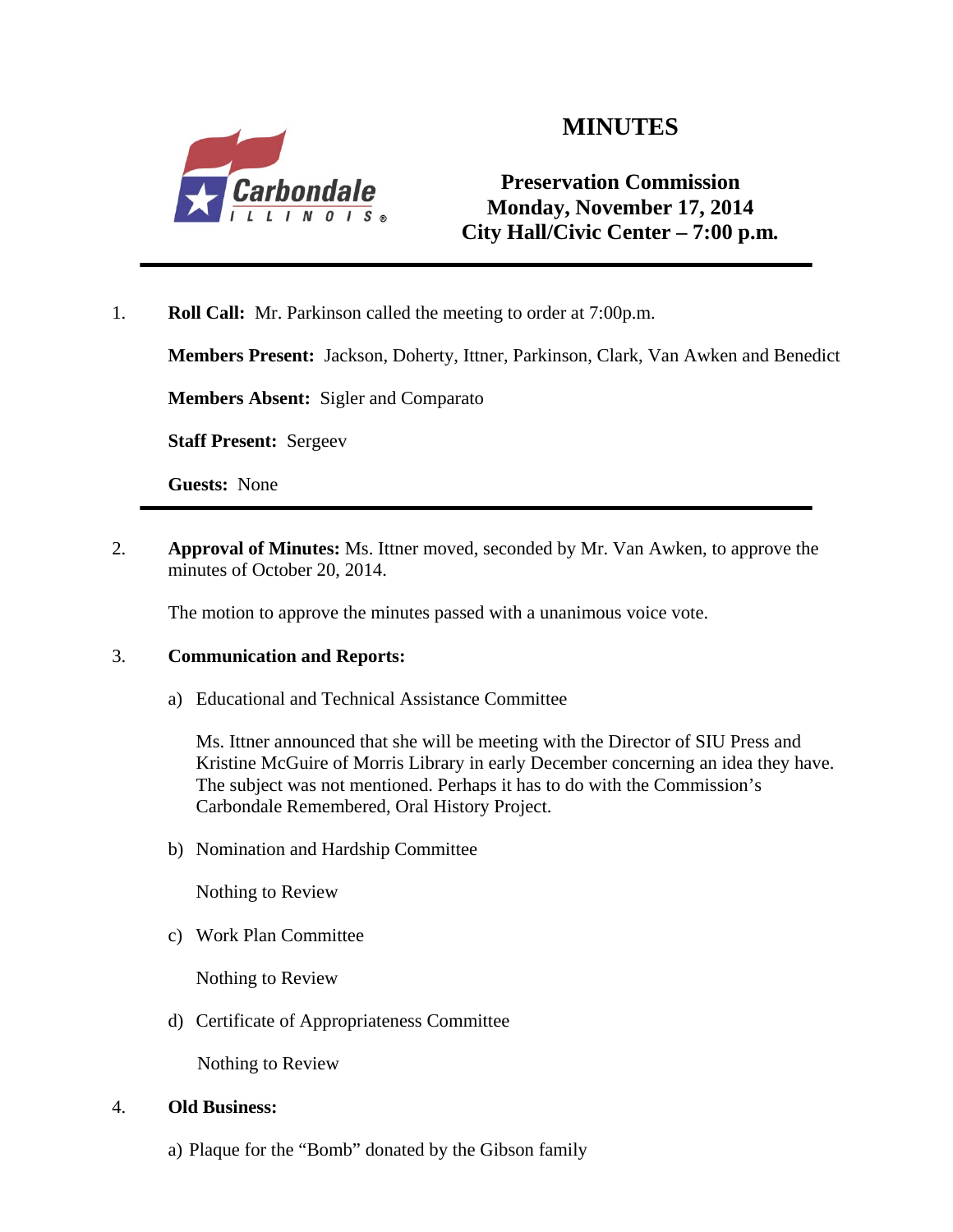Mr. Parkinson asked Ms. Sergeev to give update on the progress of the plaque.

Ms. Sergeev provided summary of the process and proposed wording for the plaque.

Mr. Parkinson asked if there were any changes to be made.

There were none.

Mr. Parkinson asked for a motion to approve the wording for the plaque.

Ms. Ittner moved, Ms. Doherty seconded, to approve the wording for the plaque.

The motion to approve the plaque wording passed with a unanimous voice vote.

#### 5. **New Business:**

a) Discussion of Illinois Main Street and Historic Preservation Conference 2015

Mr. Parkinson asked Ms. Sergeev to give information about the conference and the roll of the commission.

Ms. Sergeev shared with the commission that Carbondale had been chosen to host the Illinois Main Street and Historic Preservation Conference June 23 to 25, 2015. Carbondale Main Street has asked for the Commission to provide displays of Carbondale and local history in the Civic Center during the registration. In addition, the conference will include tours of Southern Illinois University and Giant City.

Ms. Ittner stated she knows of a woman that may be willing to help with the Giant City tour and provide information on the Civil Conservation Core. Ms. Ittner also mention a representative from White and Borgognoni may be helpful on the SIU tour as that firm did the restoration work on Altgeld Hall.

Ms. Ittner stated the Educational and Technical Assistance Committee would assist with the conference as it pertains to the duties of the committee.

Mr. Parkinson asked Ms. Sergeev to continue to update the commission on the conference planning.

b) Discussion 2015 calendar meetings

Mr. Parkinson opened discussion for the 2015 calendar meetings.

Mr. Parkinson suggested the calendar be approved as presented with the option that the June meeting may be earlier in June for the preparation of the Conference.

Ms. Ittner moved, Mr. Clark seconded, to approve the calendar with the possibility of the June meeting be moved in the future in order to prepare for the Conference.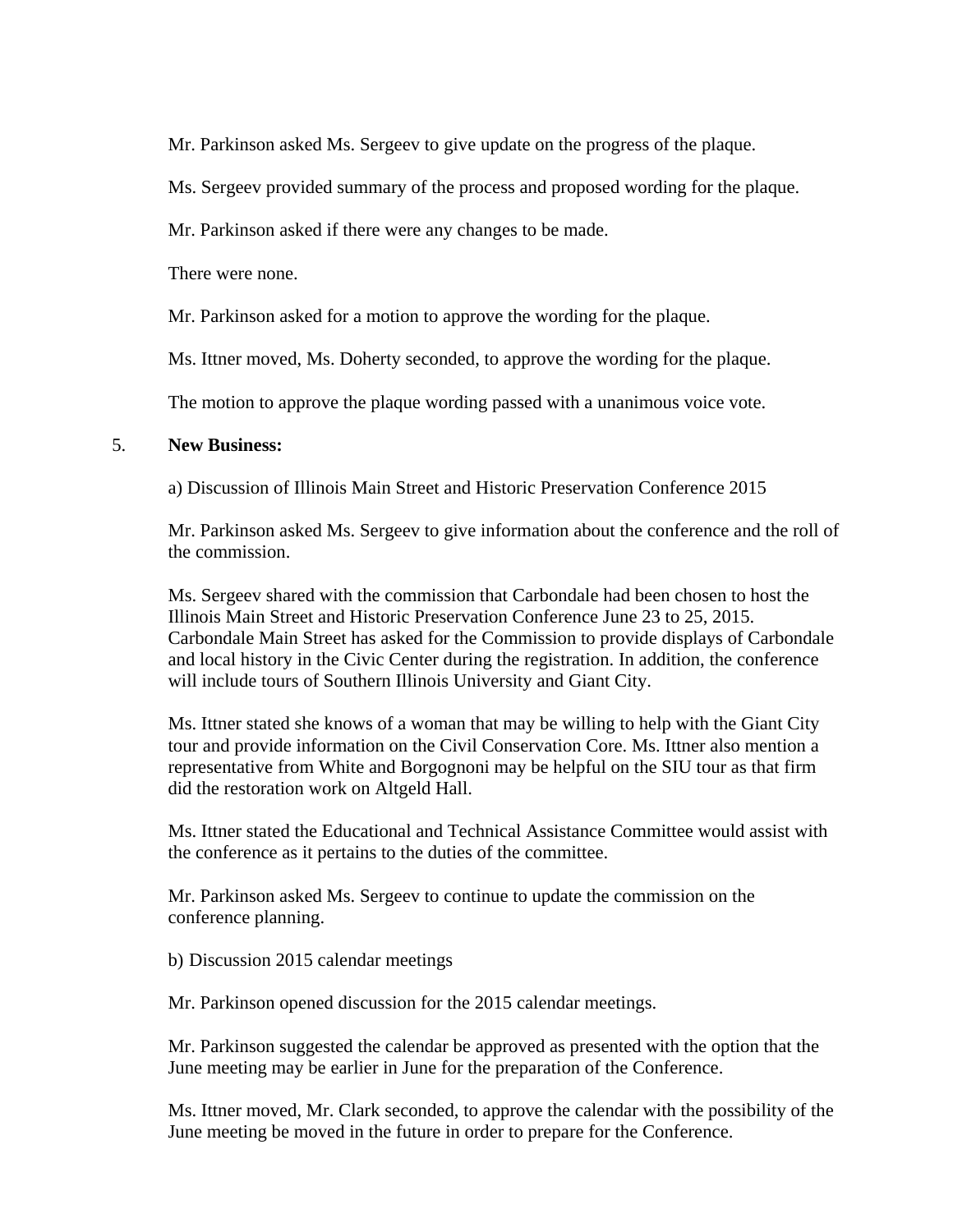The motion to approve the 2015 calendar meeting schedule was approved by unanimous voice vote.

c) Discussion of Committee Membership

Mr. Parkinson opened discussion of committee positions.

There was no discussion.

Ms. Doherty moved, Mr. Van Awken seconded, to approve that committee appointments remain the same.

The motion to approve the committee appointments was passed by unanimous voice vote.

#### 6. **Comments by the Public, Commission Members or Staff:**

Mr. Van Awken shared a letter written by his mother about Cannelton, Indiana.

Ms. Jackson spoke that she is pursuing the nomination of Rock Hill, Baptist Church, on Marion Street, as a local landmark.

#### 7. **Adjournment:**

Mr. Parkinson adjourned the meeting at 7:55 p.m.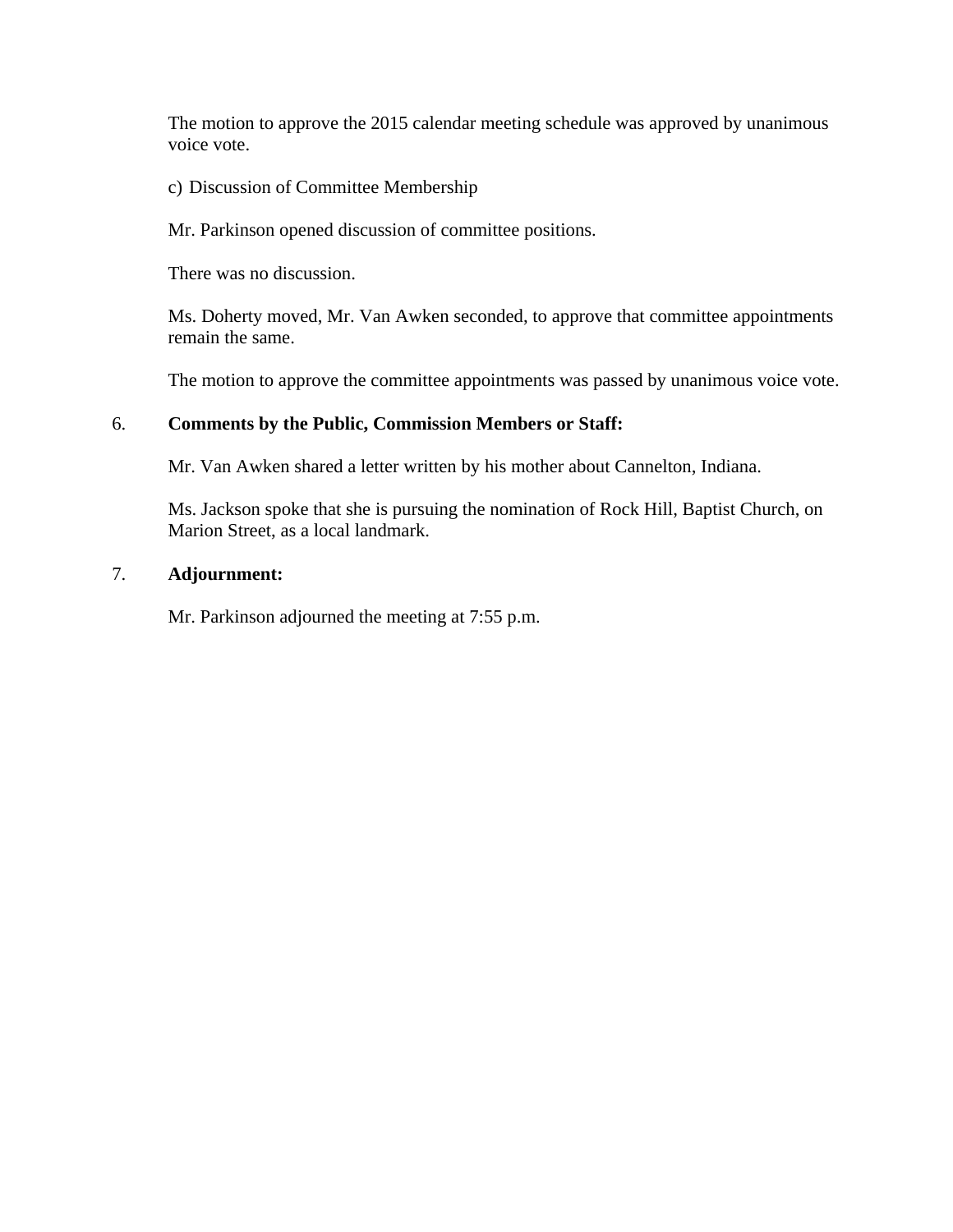

# **MINUTES**

## **Carbondale Planning Commission Wednesday, December 17, 2014 Room 108, 6:00 p.m. City Hall/Civic Center**

Mr. Grant called the meeting to order at 6:00 p.m.

**Members Present:** Grant, Loos, Anz, Field, Schachel, Lilly and Bradshaw (ex-officio)

**Members Absent:** Barke, Kang and Love

**Staff Present:** Wallace, Taylor

#### **1. Approval of Minutes:**

Mr. Loos moved, seconded by Ms. Schachel, to approve the minutes for November 19, 2014.

\_\_\_\_\_\_\_\_\_\_\_\_\_\_\_\_\_\_\_\_\_\_\_\_\_\_\_\_\_\_\_\_\_\_\_\_\_\_\_\_\_\_\_\_\_\_\_\_\_\_\_\_\_\_\_\_\_\_\_\_\_\_\_\_\_\_\_\_\_\_\_\_\_\_\_\_\_\_

The motion to approve the minutes passed on a unanimous voice vote.

#### **2. Report of Officers, Committees, Communications**

None to Report

#### **3. Public Hearings**

**A. PC 15-05** Andy Wallace is requesting a rezoning from R-1-8, Low Density Residential, to NB, Neighborhood Business. The applicant is further requesting Special Use Permits for all land uses which require a permit in a NB, Neighborhood Business, district for the following described property: 500 North Oakland Avenue.

Mr. Grant declared Public Hearing PC 15-05 open and asked Mr. Wallace to read the legal notice.

Mr. Wallace read the legal notice.

Mr. Grant asked Mr. Taylor to present the staff report.

Mr. Taylor, Planner for the City of Carbondale, was sworn in and read parts A and B of the staff report.

Mr. Grant asked if there were any questions of staff.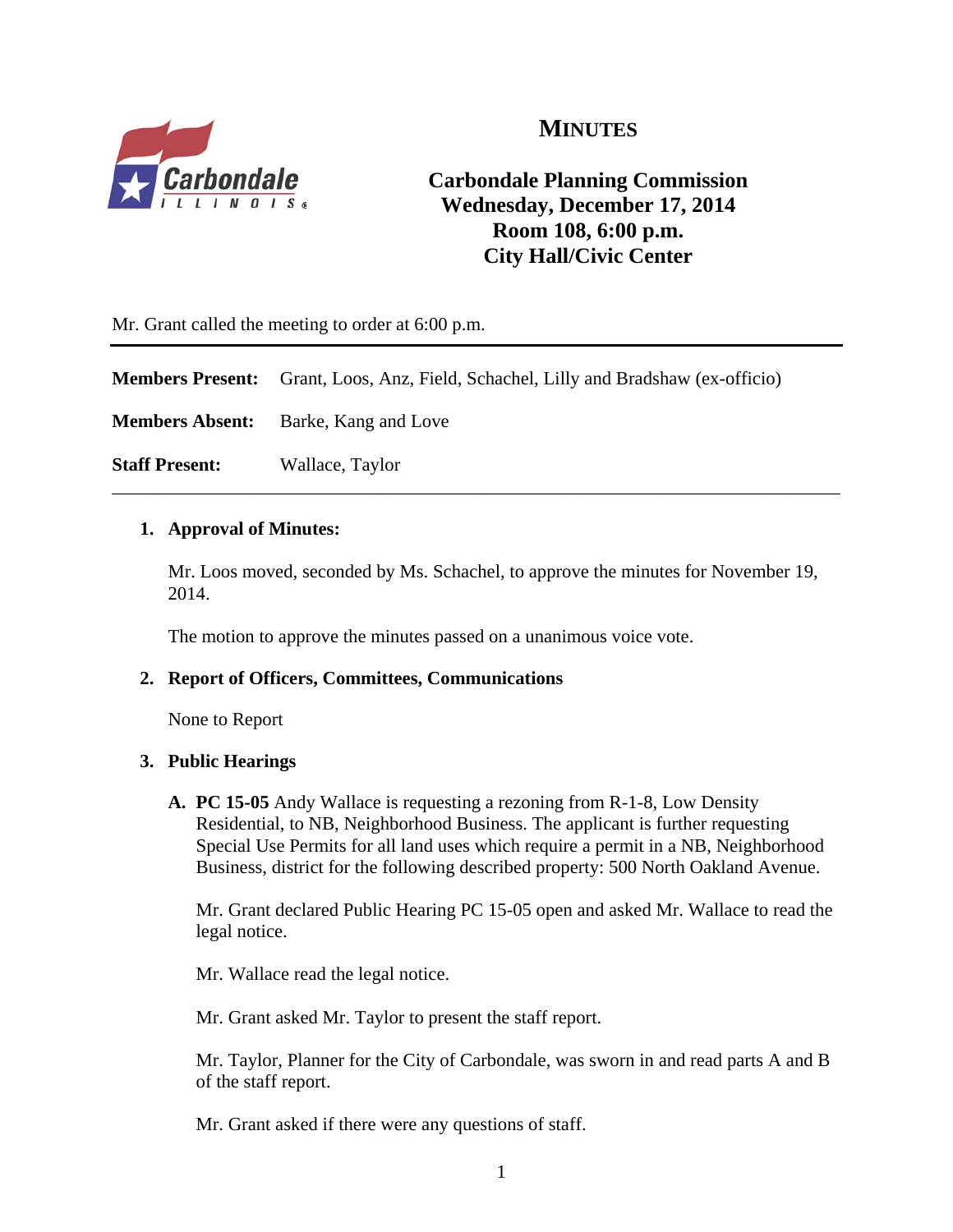Mr. Grant asked for clarification of the reference to Public Institutional in the Comprehensive Plan of the Staff Report Part A, also referenced in Exhibit E.

Mr. Taylor answered that the Armory and water tower to the West are designated as Public Institution.

Mr. Grant asked what the purpose was to have it Public institutional

Mr. Chris Wallace explained that most of the properties that are designated as a Public Institution are or were owned by a public entity.

Mr. Loos asked if there have been any correspondence.

Mr. Taylor responded that there have been no correspondence.

Mr. Andy Wallace presented a petition with 67 signatures, in favor of Mr. Andy Wallace's request, to Mr. Taylor.

Mr. Taylor presented the petition from Mr. Andy Wallace into the record.

Mr. Grant asked if the applicant was present and wished to speak.

Mr. Andy Wallace, owner of the Old Armory, said that he is following Council's suggestion of requesting approval for all special uses, some of them are very important to them and some are just looking into the future and what the Old Armory could provide.

Mr. Grant asked if anyone had any questions for the applicant.

There were none

Mr. Grant asked if anyone would like to speak in favor of the application.

No one spoke in favor.

Mr. Grant asked if anyone would like to speak in opposition of the application.

No one spoke in opposition.

Mr. Grant asked Mr. Taylor to complete the staff report.

Mr. Taylor read parts C and D of the staff report, with a recommendation to approve the Armory's rezoning to NB, Neighborhood Business. Furthermore, staff recommends approval of those Special Use Permits as listed in Exhibit I and denial of those Special Use Permits as listed in Exhibit J found in PC 15-05 Staff Report.

Mr. Grant asked if there were any questions for staff.

Mr. Grant asked if the applicant could return at a later date to request a Special Use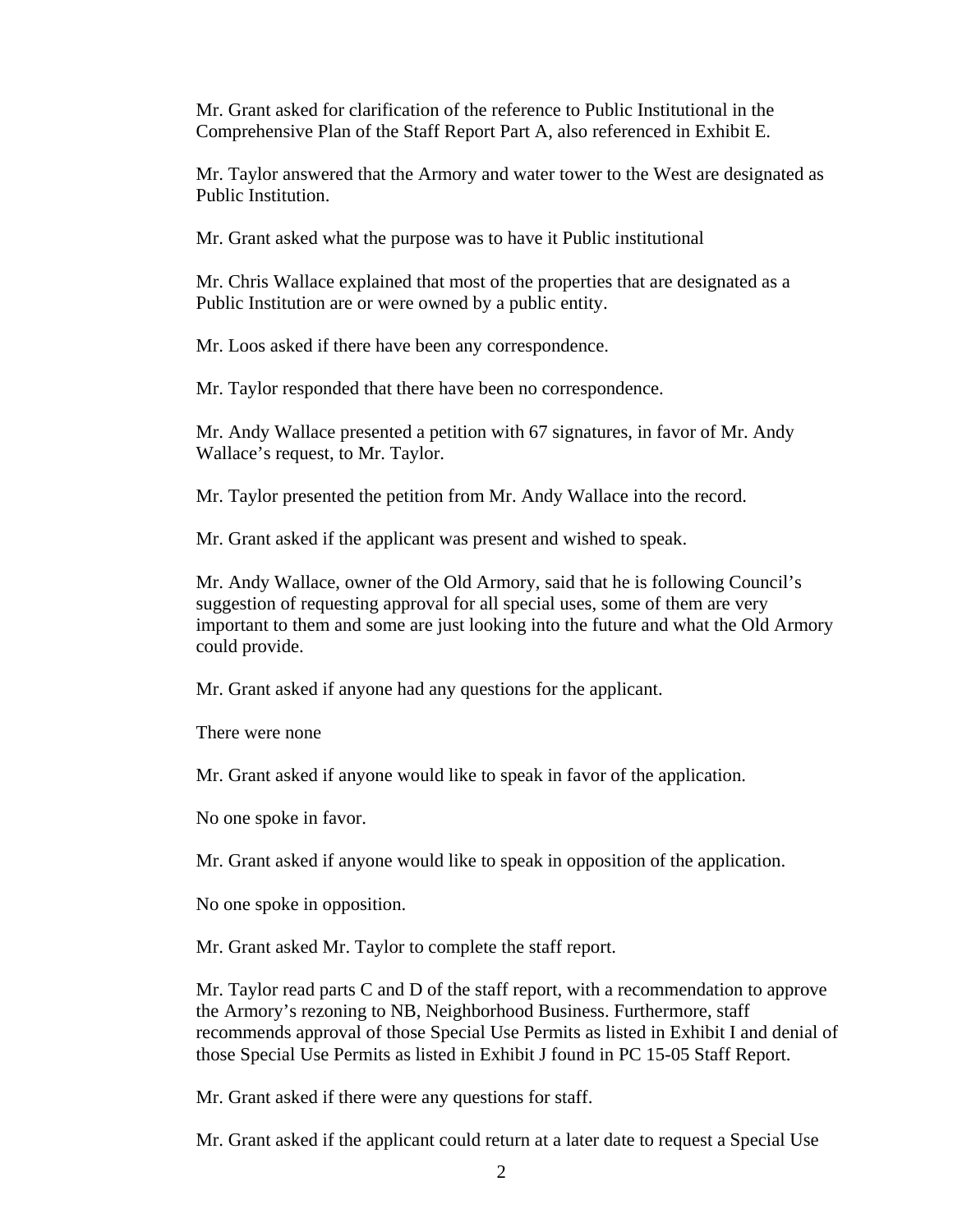Permit for any Special Use Category that is denied for this request.

Mr. Taylor responded that the applicant would be able to return at a later date to request a Special Use Permit for any denied Special Use once they have a complete proposal for that use.

Mr. Grant asked if there were any more questions for staff.

There were none.

Mr. Grant asked if there were any questions from anyone to anyone.

Mr. Grant asked, Mr. Andy Wallace, to elaborate his references to the possibility of a bonded warehouse in the basement of the Armory.

There was a discussion about micro-breweries regarding the production and storage.

Mr. Grant asked Staff what Category a Bonded Warehouse would fall under.

Mr. Chris Wallace answered that if there is no production or sales happening onsite and the barrels were just being stored then it would fall under Warehouse and Freight movement, which is recommended for Approval by Staff. Mr. Chris Wallace also explained that Special Use Micro-brewery, Winery and Micro-distillery have been recommended for denial due to the lack of information. He stated that the process to obtain all the proper Federal and State licenses would most likely take longer than obtaining a Special Use Permit from the City, which would allow the City time to review a request for those uses later.

Mr. Grant asked if there were any more questions to anyone from anyone.

Mr. Andy Wallace asked that the Commission take a look at Special Use Category - Household Living. He stated that they are requesting to have the ability to allow one dwelling unit per building, on the property, for a caregiver to occupy. Mr. Andy Wallace stated that his insurance requests that there be a person present during all scheduled events on the property.

There was a discussion about R-1 residential and the Household Living Use category.

Mr. Chris Wallace stated that when the Staff Report was being prepared it was not exactly clear what the applicant was asking for, if staff would have understood the request was for one unit per building then Staff would have recommended the Special Use for "Dwelling Units other than those permitted in the preceding Row"

Mr. Grant asked Mr. Andy Wallace a few questions in regards to the layout of the armory and the garage on the property.

There was a small discussion about the buildings on the property and their structural layout.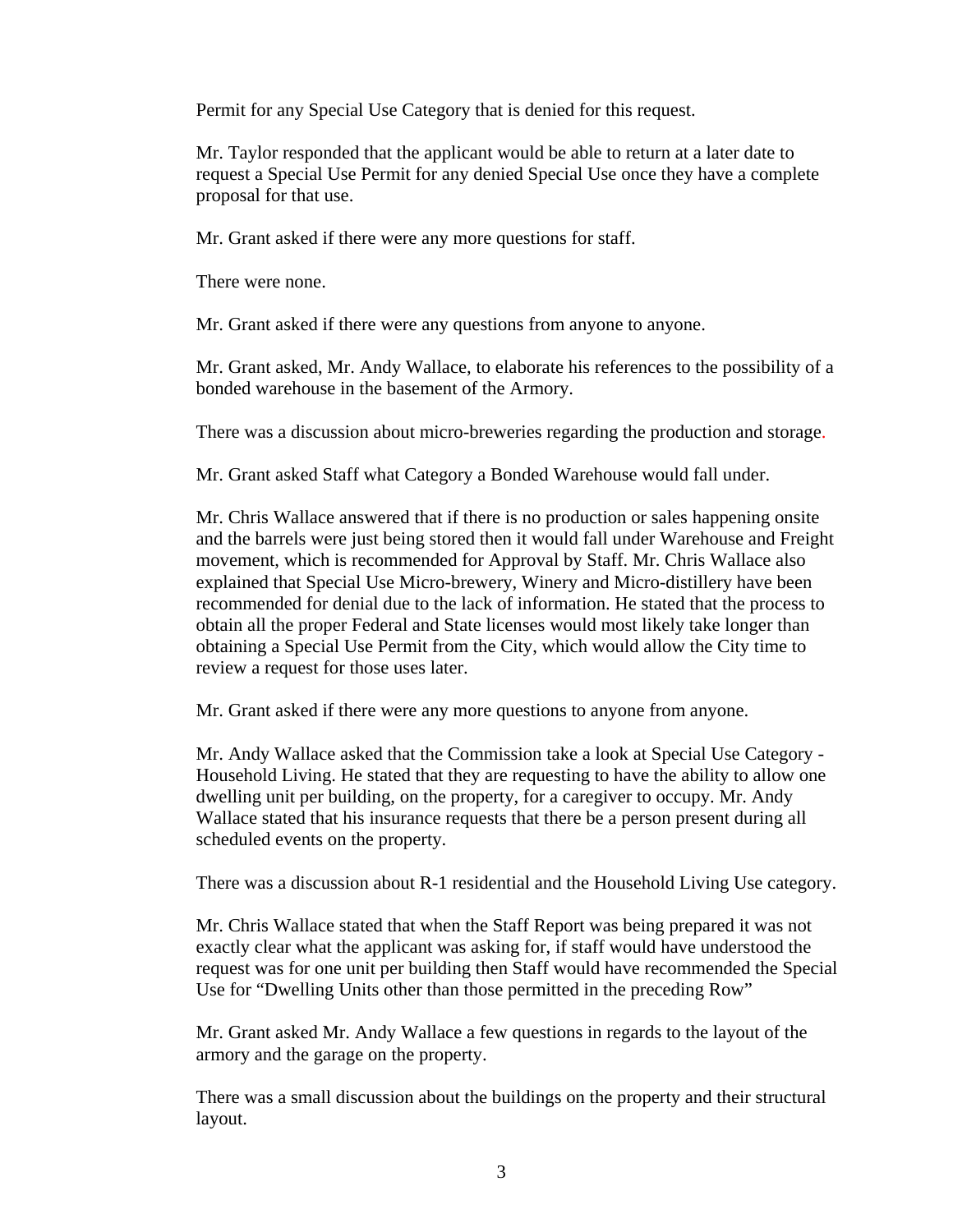Mr. Grant asked if there were any more questions to anyone from anyone.

There were none.

Mr. Grant declared the Public Hearing closed at 7:04pm.

Mr. Loos moved, seconded by Ms. Lilly, that the Commission accept as findings of fact Parts A and B of the staff report for PC 15-05, the applicant was present and had a petition with 67 signatures in his support submitted to the record, no person spoke in opposition and no person spoke in favor.

The motion passed on a unanimous voice vote.

Mr. Loos moved, seconded by Ms. Schachel, that the Planning Commission recommend to City Council that they approve the rezoning of the Old Armory to the NB district.

Roll Call Vote: Yes – 6 (Grant, Loos, Anz, Field, Schachel, Lilly)  $No - 0$ 

 Mr. Loos moved, seconded by Ms. Lilly, that the Commission consider the seven criteria as one.

 Roll Call Vote: Yes – 6 (Grant, Loos, Anz, Field, Schachel, Lilly)  $No - 0$ 

Mr. Loos moved, seconded by Ms. Lilly, that the 34 Special Uses recommended by staff (Exhibit I of the Staff Report) meet the seven criteria, with the recommendation to also include Category – Household Living, Dwelling Units other than those permitted in the preceding row (Exhibit J, first row), with the condition that there be no more than one unit per building and that those units meet R-1 occupancy requirements, with a maximum of 3 units, for a total of 35 Special Uses that meet the seven criteria.

 Roll Call Vote: Yes – 6 (Grant, Loos, Anz, Field, Schachel, Lilly)  $No-0$ 

Mr. Loos moved, seconded by Ms. Lilly, to approve the 35 Special Use requests, items 1-34 on Exhibit I of Staff Report and item 1 on Exhibit J of Staff Report, with the recommended conditions, for approval.

 Roll Call Vote: Yes – 6 (Grant, Loos, Anz, Field, Schachel, Lilly)  $No - 0$ 

Mr. Wallace stated that the motion was approved and would be on the City Council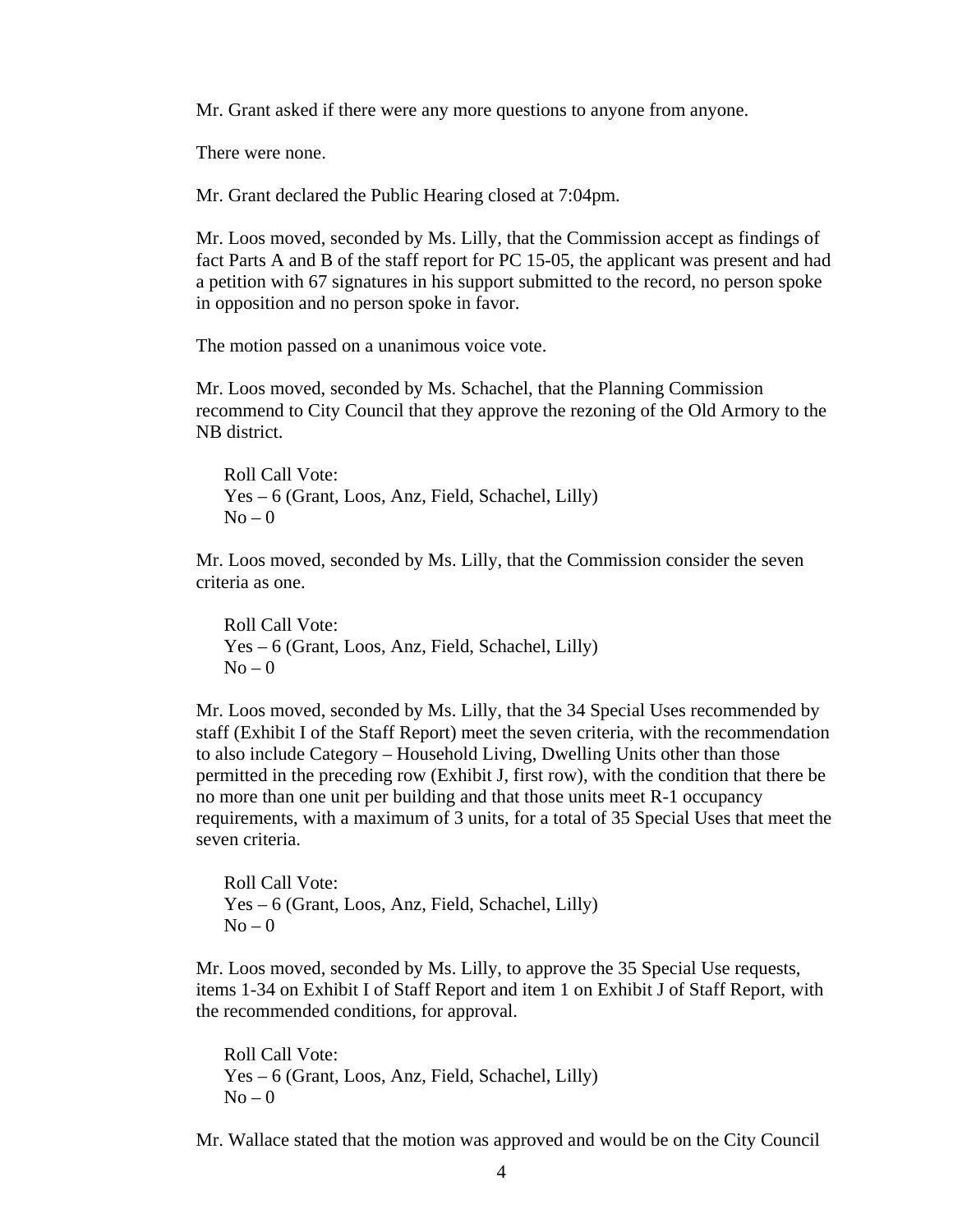agenda for January 06, 2015.

#### **4. Old Business**

None

#### **5. New Business**

**A.** Election of 2015 Officers

There was a discussion about the election of officers.

Mr. Wallace suggested that the committee can further discuss who they would like to elect and that the commission can revisit the Election of 2015 Officers at the first meeting in January by starting off the meeting with the 2015 Election.

**B.** City Council Agendas of December 2 and December 16, 2014

Ms. Bradshaw reviewed the City Council meetings, related to Planning.

There was a discussion about storm water retention.

#### **6. Citizen Comments or Questions**

None

#### **7. Adjournment**

Mr. Grant adjourned the meeting at 7:36 p.m.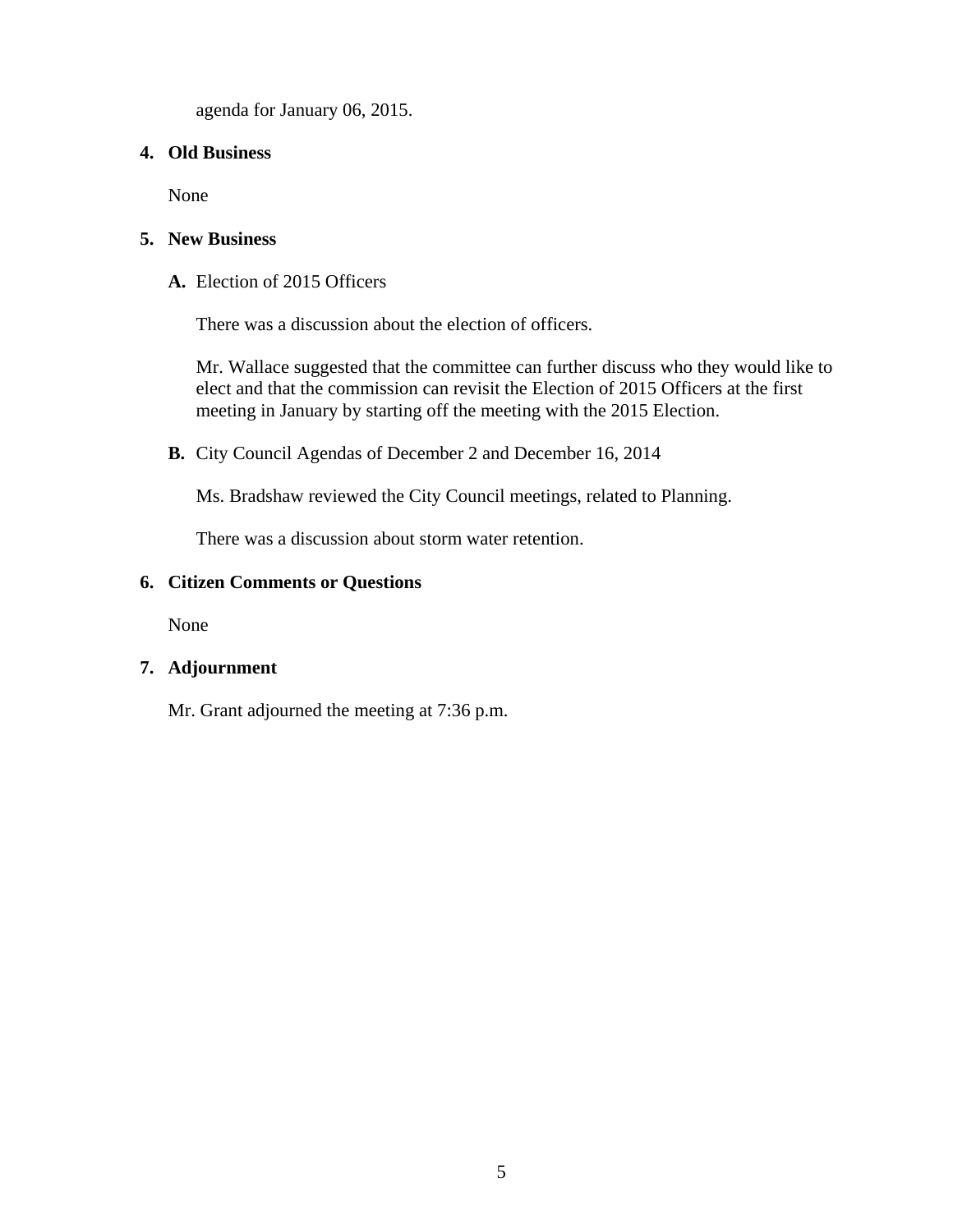#### **Carbondale Public Library Board of Trustees**

Wednesday, October 8, 2014 Meeting Room 4:30 p.m. 405 West Main St.

#### **MINUTES**

#### **Call to order.**

The meeting was called to order at 4:30 p.m.

#### **Roll call.**

Introductions, audience and visitors. Visitors are asked to introduce themselves at this time and present any issues they wish to discuss. Visitors wishing to address specific agenda items will be granted two to five minutes at the discretion of the President, not to exceed a total of twenty minutes. The Library Board may cut short any comments that are irrelevant, repetitious, or disruptive. (Id. at 1425-26).

#### **Present.**

Philip Brown, President Barbara Levine, Vice President (2) Susan Tulis, Secretary Roland Person (1) Don Prosser, Treasurer Joyce Hayes (1) Sharifa Stewart (3) Harriet Simon (1)

**Absent.**  Julian Pei (6 excused)

The number following the Trustee's name indicates the number of absences this fiscal year.

#### **Staff present.**

Diana Brawley Sussman, Library Director Gwen Hall, Finance Manager

**Visitors present.**  None.

**President's report.**  None.

#### **Secretary's report.**

1. Approval of the September 10, 2014 minutes. The board noted two corrections: In correspondence, the word business should be plural. In unfinished business, correct the word "to." Harriet Simon made a motion to approve the minutes as corrected. Roland Person seconded. MOTION passed unanimously.

#### **Correspondence and communications.**

None.

#### **Financial report.**

1. Approval of bills payable up to and including bills due October 16, 2014 to November 15, 2014. Roland Person made a motion to pay bills. Susan Tulis seconded. MOTION passed unanimously.

2. Acceptance of the financial report for September 2014. Gwen Hall reported that a portion of property tax levy and mobile home tax came in. We are paying some large bills such as IHLS membership and Cox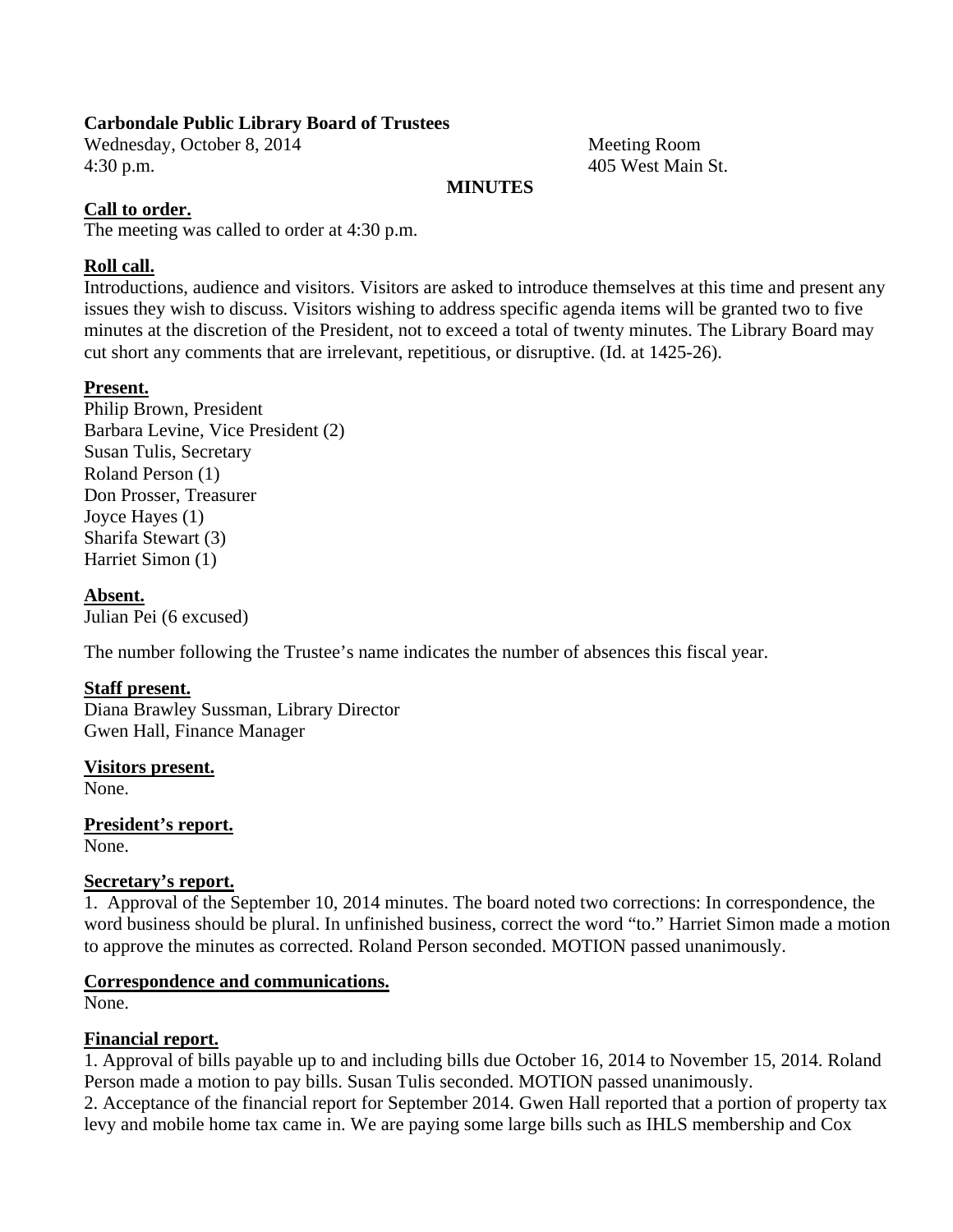magazine subscriptions. Don Prosser made a motion to approve the financial report. Joyce Hayes seconded. MOTION passed unanimously.

3. Adoption of preliminary FY16 budget. The Director presented a very bare bones budget draft along with suggestions for changes that the board might consider. The board elected to add \$29,000 to line 251 for building repairs and maintenance. There was also one spelling correction. Don Prosser made a motion to approve the preliminary budget with the addition to line 251, bringing the total expenditures to \$1,133,071. Roland Person seconded. MOTION passed unanimously.

4. Adoption of FY16 levy. Roland Person made a motion to increase the levy by \$29,000, bringing the total levy to \$1,001,892. This is an increase of 2.9809%. Susan Tulis seconded. MOTION passed unanimously.

#### **Librarian's report.**

1. Building and grounds maintenance: The board reviewed estimates for fence replacement. The library director will clarify materials used and select the lowest bid for comparable service. The Director explained that she factored fence replacement, security cameras and installation, and replacement of entryway doors into her estimated actual FY15 expenses. Universal Glass installed two new skylight panels at no cost to the library.

2. Per Capita grant requirement: All members of the library board must analyze the library's current budget to determine whether revenues and expenditures are sufficient. Based on information gleaned from that analysis and the results from the library's Environmental Scan (2013), discuss the library's fiscal climate and what is needed to better serve the community. The board reviewed last year's environmental scan. Some suggestions for improved marketing were to piggy back with the Park District mailing in the Southern Illinoisan in order to promote our general brochure & adult programs; submit PSAs; solicit advertising sponsorships. In discussing the fiscal budget the board noted that although we always need more money, we're making very good use of the means that we have and are pleased with where we are. The library director has maximized what we're able to do with the money that we have.

 3. Other. Our Ezra Jack Keats mini-grant project in partnership with the Boys & Girls Club and Senior Adult Services is being featured on the Library as Incubator Project website.

### **Committee reports.**

None.

**Unfinished business.**  None.

**New business.**  None.

#### **Other.**

Harriet Simon shared November Book Sale fliers. The August sale raised over \$3,600. The Friends funded an author from South Korea, and the program was very well attended. Another author is coming in November, funded by the Illinois Humanities Council and Illinois Library Association.

#### **Adjournment.**

Adjourned at 5:32pm

Next Board Meetings for 2014 (all in Public Library meeting room, 4:30 p.m.): November 12, December 10

#### **Respectfully submitted:**

Susan Tulis, Secretary

**Prepared by:** Diana Brawley Sussman, Library Director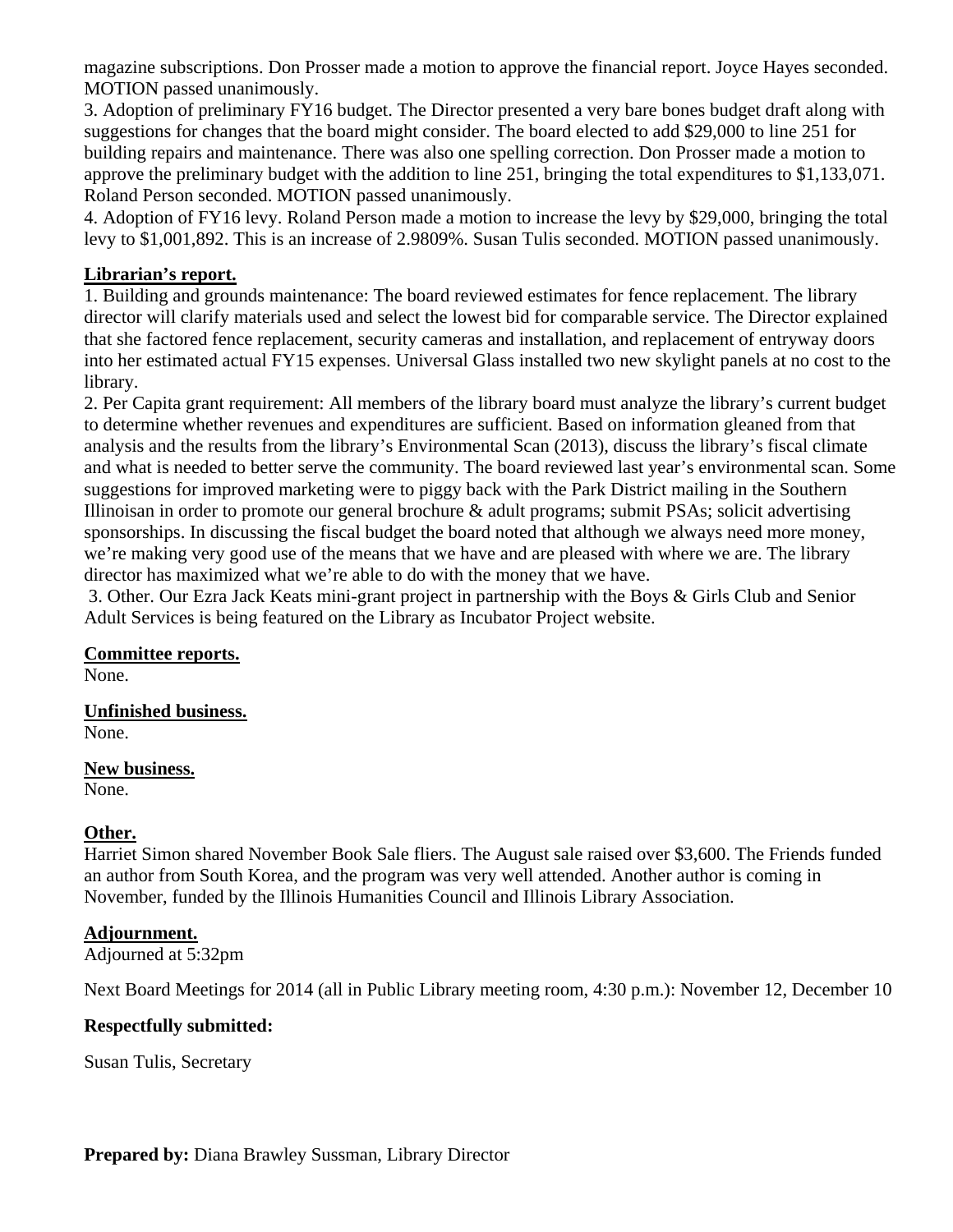#### **Carbondale Public Library Board of Trustees**

Wednesday, November 12, 2014 Meeting Room 4:30 p.m. 405 West Main St.

#### **MINUTES**

#### **Call to order.**

The meeting was called to order at 4:30 p.m.

#### **Roll call.**

Introductions, audience and visitors. Visitors are asked to introduce themselves at this time and present any issues they wish to discuss. Visitors wishing to address specific agenda items will be granted two to five minutes at the discretion of the President, not to exceed a total of twenty minutes. The Library Board may cut short any comments that are irrelevant, repetitious, or disruptive. (Id. at 1425-26).

#### **Present.**

Philip Brown, President Barbara Levine, Vice President (2) Roland Person (1) Don Prosser, Treasurer Sharifa Stewart (3) Harriet Simon (1)

#### **Absent.**

Joyce Hayes (2) Julian Pei (7 excused) Susan Tulis, Secretary (1)

The number following the Trustee's name indicates the number of absences this fiscal year.

#### **Staff present.**

Diana Brawley Sussman, Library Director Gwen Hall, Finance Manager

**Visitors present.**  None.

**President's report.**  None.

#### **Secretary's report.**

1. Approval of the October 8, 2014 minutes. Don Prosser made a motion to approve minutes with one correction (add the words "the board" to librarian's report). Harriet Simon seconded. MOTION passed unanimously.

#### **Correspondence and communications.**

None.

#### **Financial report.**

1. Approval of bills payable up to and including bills due November 16, 2014 to December 15, 2014. Harriet Simon made a motion to approve bills. Philip Brown seconded. MOTION passed unanimously.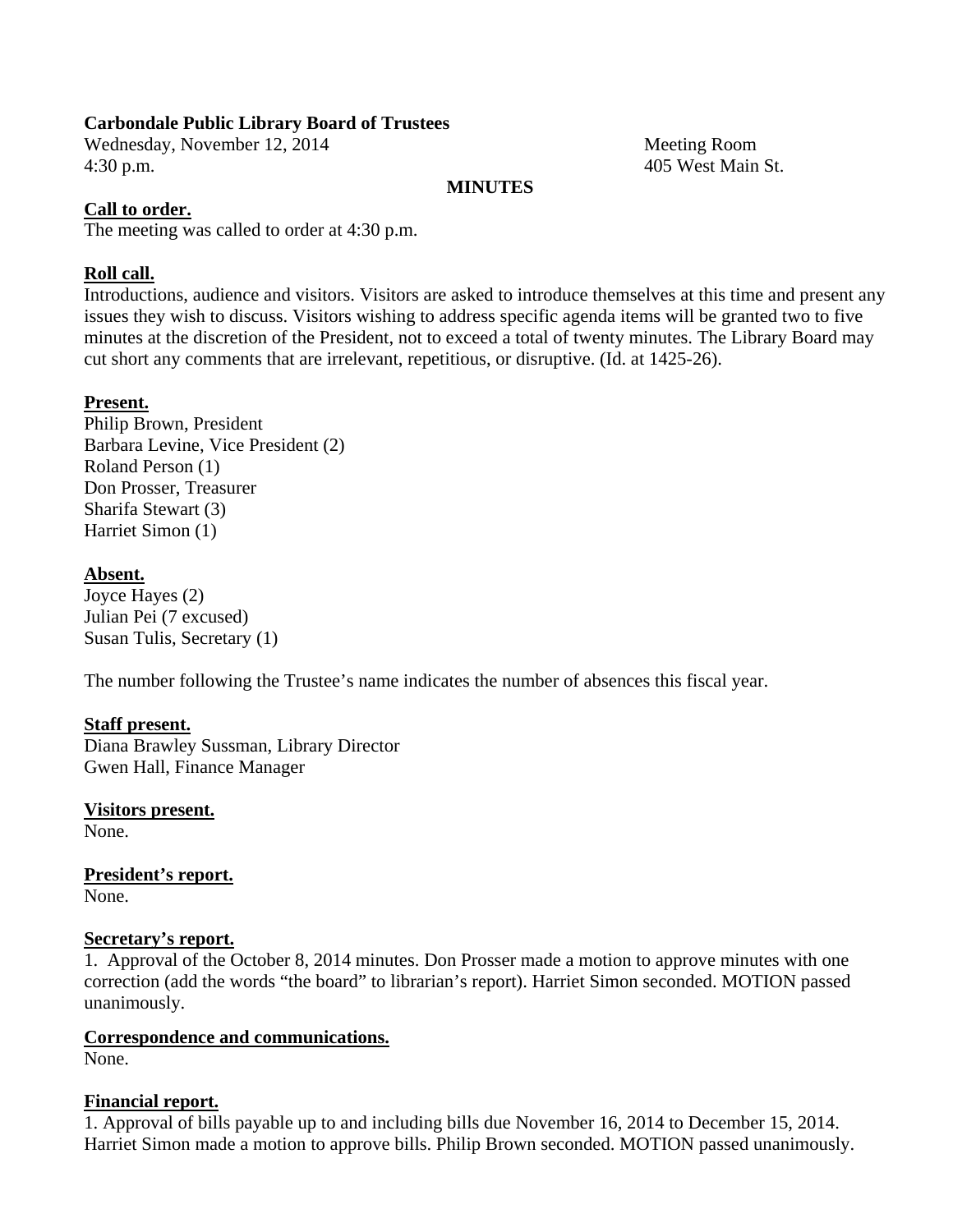2. Acceptance of the financial report for October 2014. Gwen Hall reported that we paid off some large bills, such as our insurance and online reference bills, because property tax revenue has come in. We have received about 55% of our property tax revenue and have received our PNG grant funds. Philip Brown made a motion to approve the financial report. Barbara Levine seconded. MOTION passed unanimously.

#### **Librarian's report.**

1. Building and grounds maintenance. Universal Glas has ordered a set of entryway doors for us. Delivery is expected in December. We will be replacing the wooden fence along the library's eastern perimeter with cedar. The Friends have agreed to pay the difference in price between treated lumber and cedar so that we can afford the more environmentally friendly and durable option.

2. Other. The Director reported on her thirty-three meetings, programs and marketing activities in the past month, including grant workshops for community organizations. She discussed marketing for the upcoming Community Cinema program and invited board members to attend the author program that evening with National Book Award nominee Phil Klay. That program is being co-sponsored by the Illinois Humanities Council and the Illinois Library Association.

#### **Committee reports.**

None.

#### **Unfinished business.**  None.

#### **New business.**

1. Consideration and adoption of Indemnification Policy. Don Prosser made a motion to approve the indemnification policy. Roland Person seconded. The board discussed the policy. MOTION passed unanimously.

#### **Other.**

Other: Harriet Simon reported that the Friends book sale earned \$3548, plus \$100 in renewed memberships. The Friends gave away about 200 free books with incentive coupons.

#### **Adjournment.**

Adjourned at 5:05 pm

Next Board Meetings for 2014 (all in Public Library meeting room, 4:30 p.m.): December 10

#### **Respectfully submitted:**

Susan Tulis, Secretary

**Prepared by:** Diana Brawley Sussman, Library Director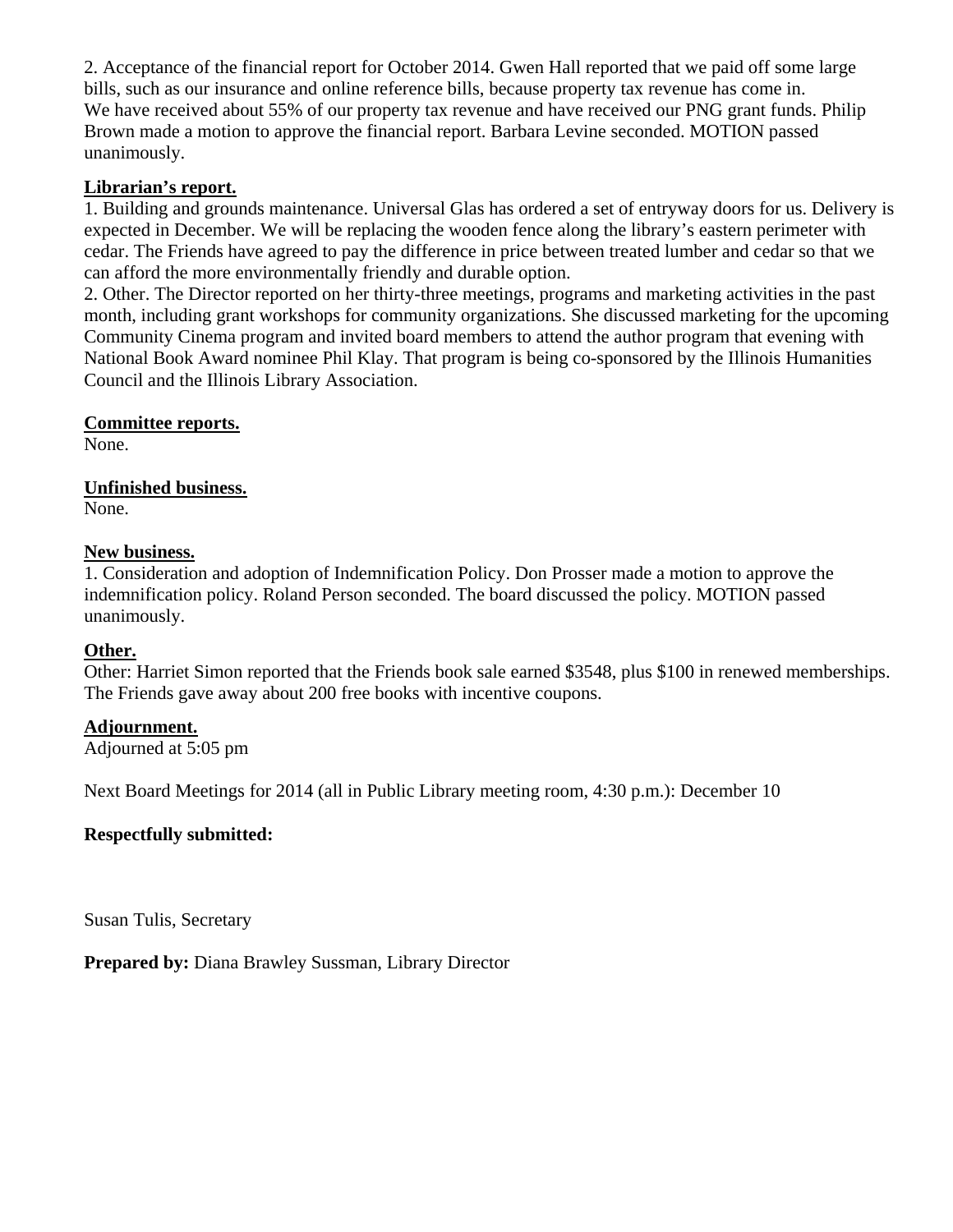

The City of Carbondale's Liquor Advisory Board held a meeting on Thursday, December 4, 2014, in Room 103 of the Carbondale Civic Center, 200 South Illinois Avenue. Vice-Chairman Mills called the meeting to order at 5:40 p.m. with the following-named members of the Board present/absent:

#### **1. Roll Call**

Present: John Mills, Tasis Karayiannis, Steve Payne, and Joyce Webb (Three Vacancies)

#### Absent: Mark Robinson

A quorum was available to take action on the agenda items. City Staff present for the meeting included City Clerk Jennifer Sorrell and Fire Chief John Michalesko.

#### **2. Approval of Minutes**

T. Karayiannis moved, J. Webb seconded, to approve the minutes from October 2, 2014. All voted aye. Motion declared carried.

#### **3. Review and Acceptance of First Quarter Reports from the Police Department, Fire Department, and Building and Neighborhood Services**

The Board reviewed and very briefly discussed the reports. J. Webb moved, T. Karayiannis seconded, to accept and file the first quarter reports from the Police Department, Fire Department and Building and Neighborhood Services. All voted aye. Motion declared carried.

#### **4. Review and Acceptance of the 2015 Meeting Calendar for the Liquor Advisory Board**

\_\_\_\_\_\_\_\_\_\_\_\_\_\_\_\_\_\_\_\_\_\_\_\_\_\_\_\_\_\_\_\_\_ \_\_\_\_\_\_\_\_\_\_\_\_\_\_\_\_\_\_\_\_\_\_\_\_\_\_\_\_\_

The January 8 meeting date was moved to January 15. T. Karayiannis moved, J. Webb seconded, to accept the 2015 meeting calendar with the date modification. All voted aye. Motion declared carried.

#### **5. Liquor Advisory Board Comments**

J. Mills noted that he did not recall seeing an application for The Pony Cabaret and Steakhouse come before the Board. The Clerk explained that the same company owns the business, but that the President of the company had changed, which only requires notification to be provided to the Local Liquor Control Commission within 10 days of the change. There followed brief discussion about the Code section and the change in operations.

Next meeting January 15, 2015

#### **6. Citizens' Comments**

None.

#### **7. Adjournment**

Meeting adjourned at 6:51 p.m.

Jennifer R. Sorrell, City Clerk Date Approved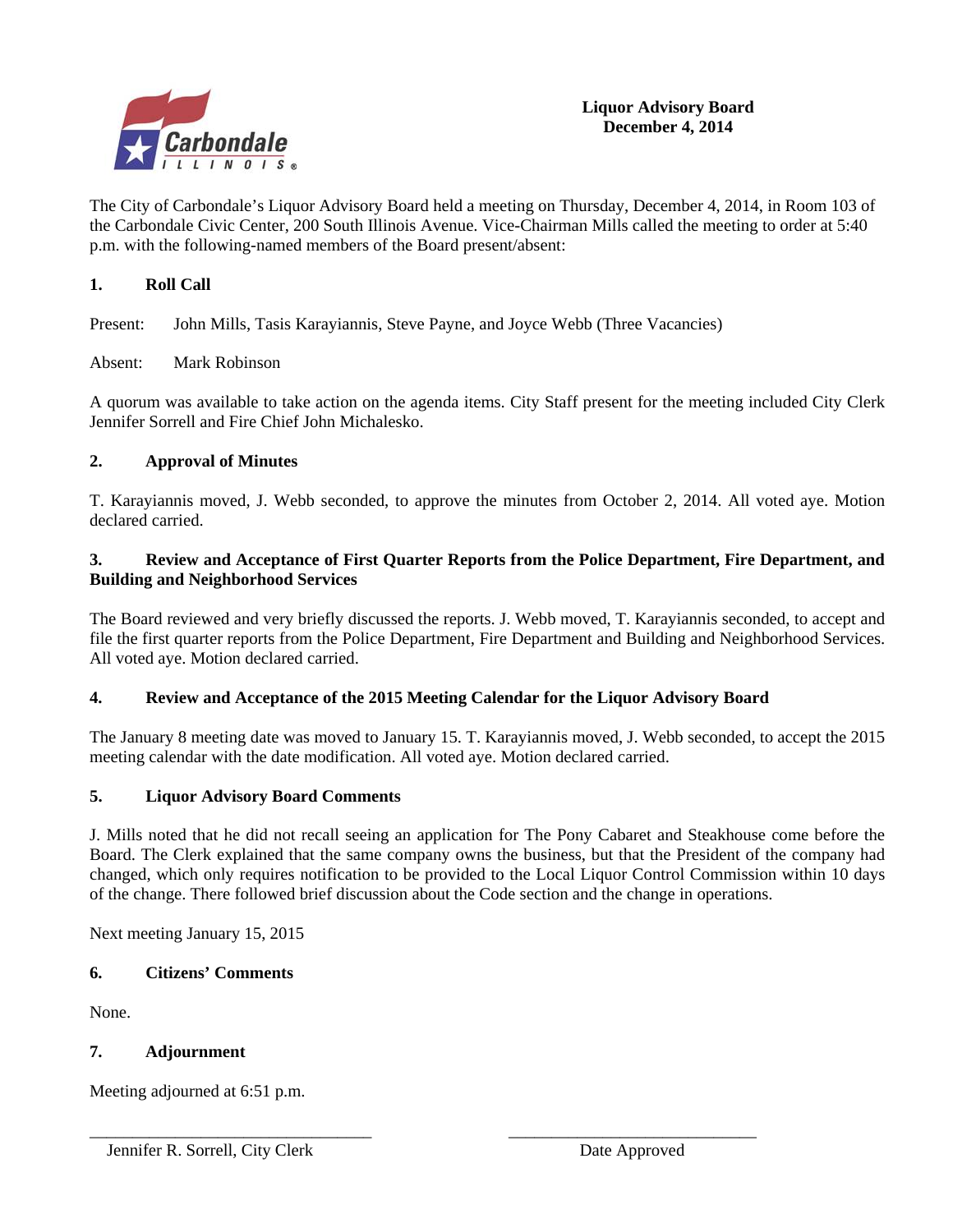

The City of Carbondale Board of Fire and Police Commissioners held a meeting on Monday, December 15, 2014, in Room 103 of the Civic Center, 200 S. Illinois Avenue. Commissioner Janet Vaught called the meeting to order at 9:00 a.m. with the following-named members of the Board present/absent:

#### **1. Roll Call**

- Present: Commissioner Janet Vaught, Commissioner Luanne Brown, and Commissioner Kerry Braswell
- Absent: Chairman Harvey Welch and Commissioner Jack Whitlock

Also present were Deputy City Clerk Alicia Burtley, Interim Chief Jeff Grubbs, Fire Chief John Michalesko, City Manager Kevin Baity and Administrative Services Director Deborah **McCoy** 

#### **2. Approval of Minutes**

Commissioner L. Brown moved, Commissioner K. Braswell seconded, to approve the October 28, 2014 Minutes as Amended. DISCUSSION: L. Brown asked to amend the title of agenda item four. Vote: All voted Aye. Motion declared carried.

#### **3. Discussion of Entry-Level Police Candidates**

Commissioner J. Vaught explained to the Board Chairman Welch would not be in attendance until later and she was asked to assume the position of acting chair until he arrived. She polled the Board to see if anyone would like the opportunity to chair the meeting; the consensus was for Commissioner J. Vaught to continue. Furthermore, Commissioner J. Vaught summarized the previous meetings which entailed a discussion regarding the decrease of entry-level police officer applicants and explained the role of the Board and the scope in which the Board is allowed to operate.

City Manager Kevin Baity provided a response to the list of questions submitted by the Board, as well as questions from the Board, which consisted of diversity of the police force (spreadsheet provided), officer retention, residency requirement, types of recruitment programs, how to increase the number of applicants, and the long-term outreach efforts to improve community relationships. He relayed to the Board the number of ethnicities currently employed in the department and how salaries and residency requirements for certain pay grades may be factors in the decline of entry-level police applicants. He stated recruitment efforts and the implementation of community outreach programs should provide a positive impact.

K. Braswell remarked on his experience with the fire department, and stated chiefs were promoted from within, and bringing someone in from another state is a morale killer, if it is the wrong person. If you cannot retain the officers, you cannot retain the experience.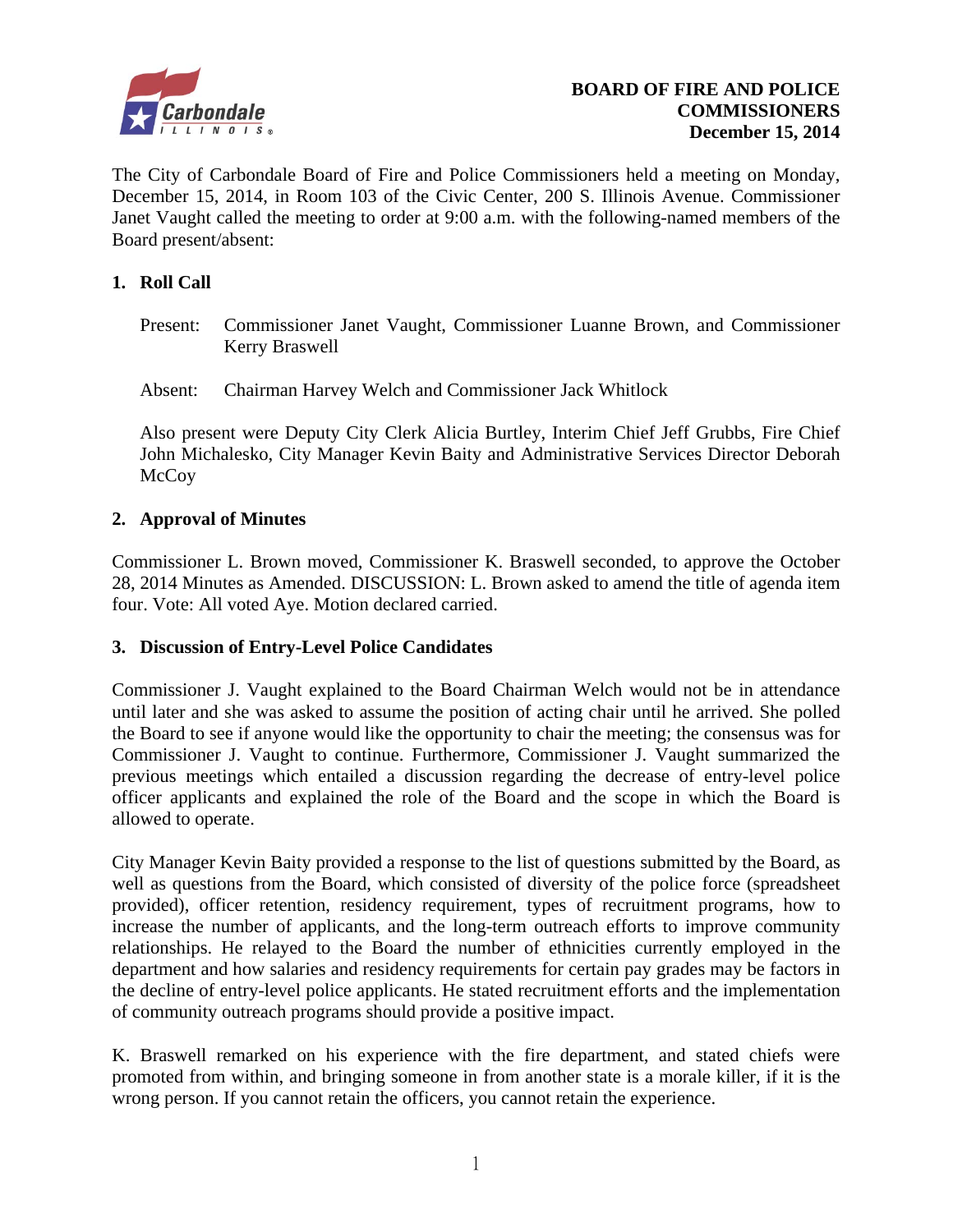J. Vaught stated the eligibility promotion list is currently slim to none and recommended the development of a retention program in regards to promotion within the police department.

L. Brown stated getting promoted is not exactly a move up due to the loss of benefits. However, specialization or training benefits are essential to retention as well as what makes the individual happy and their reasoning for staying employed with the organization. She encouraged the department to be creative with the benefits that are not connected to the monetary aspect.

Interim Chief J. Grubbs stated the decrease in pay has tremendously affected the motivation of patrol officers to exercise their right to apply for promotions.

#### Senate Bill Public Act 098-0510

City Attorney M. Kimmel stated our community standards are higher than what is cited in this State statute, and the law does not have a real impact on the City of Carbondale. Carbondale is a harder place to be a patrol officer than some of the other communities. We have a large number of 18-25 year olds who have more encounters or issues with the law than older individuals.

J. Vaught stated we may substitute military duty for certain requirements, but it is not mandatory. We do provide some dispensation for those who have served in the military. She is in concurrence to wait on this issue and assess the outcome of applicants within the next two testing cycles.

L. Brown stated we would have an opportunity to consider a wider applicant pool based on the incorporation of this Public Act to our Governing Rules and suggested waiting a year to assess the reaction to the changes that have already been implemented.

Administrative Director D. McCoy stated we require sixty hours of college credits, without stipulating a specific subject matter, in hopes the police applicant may have taken some writing courses. Furthermore, individuals with a bachelor's degree in Criminal Justice would get the training in the academy and on the force, but it is not the foundation for what they need on the street. Considering the applicants military experience may draw individuals that have had an opportunity to be in a setting or environment in terms of diversity, which would be a benefit. She asked the Board to keep an open mind in considering whether to accept the substitution as part of the rules and regulations.

Interim Chief J. Grubbs stated he values the individuals who were in the armed forces, but there are other phases of the examinations they have to get through. Military experience is something he would not oppose. However, once an officer receives conditional hire, they go through a mental evaluation, and we try to make sure the officer does not have post-traumatic stress disorder. Certainly, we have an obligation to make sure someone who has worked in a military environment can bring themselves back to a community policing environment. We need someone with communication and written skills and we can teach them other skills. Also, he would like to see a bachelor's degree as an applicant requirement.

Commissioner L. Brown moved, Commissioner K. Braswell seconded, to accept Public Act 098- 0510 and place it on file with the understanding we will revisit this issue after two testing cycles. DISCUSSION: None. VOTE: All Ayes.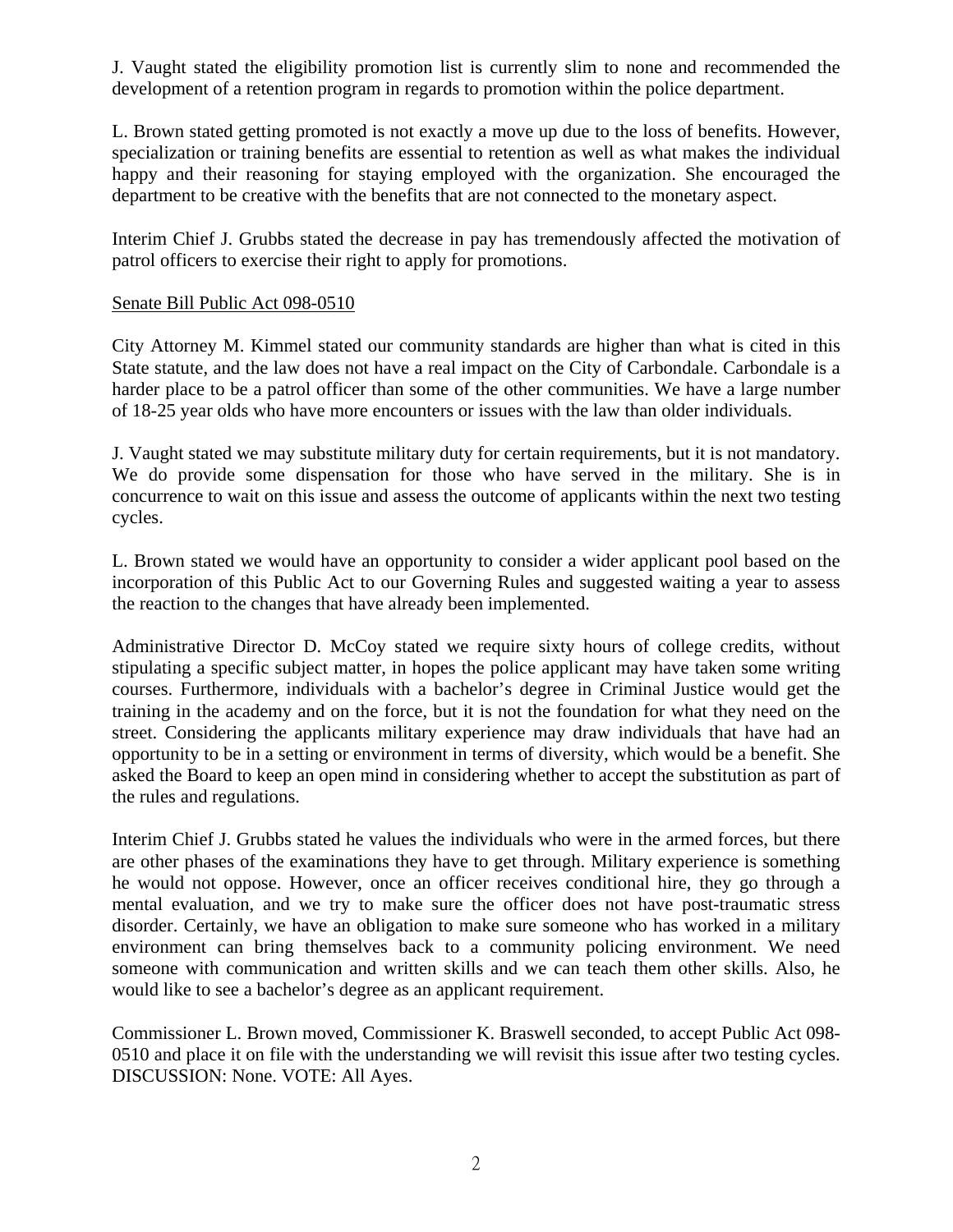#### **4. Update on the Entry-Level Firefighter Examination and Establishing the minimum score that demonstrates the ability to perform the essential functions of the job**

City Attorney M. Kimmel stated the Board has to comply with Illinois and federal standards and the Public Act 98-0760 ensures that the examinations provided to prospective firefighters are not restricted to specific classifications. This law has been created to make sure there is a verified exam that has been determined to be predictive and not biased and does not discriminate based on race, gender, etc. A minimum score must be established without eliminating potential candidates without a job-related reason. It cannot slant to a certain class of individuals or it could invalidate the entire exam. Specification can be provided in the governing rules pertaining to what qualifications may be acceptable. However, it is not mandatory.

Fire Chief J. Michalesko stated he believes this is a good written exam and it is similar to the previous one utilized, however, he appreciates the personality portion of the exam. As it pertains to the physical assessment, the rules can be amended stating the Candidate Physical Ability Test (CPAT) card would be an acceptable substitute for the physical category. The CPAT is a licensed physical agility exam which meets all of the standards our test covers and beyond with the exception of the ladder climb certification. The applicant would have to submit the ladder climb certificate or supplement it by taking our test. Fire Chief J. Michalesko stated the statewide eligibility list is using the CPAT exam to pattern their assessment. The card is valid for two years and we have the authority to re-test applicants, if necessary. Once they are on the eligibility list they are subject to medical examination but not a physical agility test. At the academy they have to go through physical training everyday which is probably more rigorous than what is done here.

Administrative Director Debra McCoy stated they are considering a new vendor FPSI. They have put together a test with 160 questions with personality inventory and suggested 70.7 as a passing score. A validation study was conducted and the vendor suggested three to four weeks of study time. Also, we would like to waive the physical agility test if they can produce the CPAT card obtained six months prior to the written examination. The CPAT exam involves more requirements than what we provide and the applicant would need to submit the CPAT card and the ladder climb certificate in order to comply with the physical assessment.

J. Vaught suggested amending the Board rules to provide for the new minimum passing score of at least 70.7. Furthermore, the Board asked Fire Chief J. Michalesko and City Attorney M. Kimmel to figure out the correct verbiage and amend the rules to provide for the acceptance of the CPAT card and ladder climb certification. Also, the governing rules should state this is a validated written examination. She asked staff to come up with the correct verbiage and schedule the next meeting for approval of the amended governing rules.

L. Brown expressed reservation about using a two-year card for physical assessment and recommended incorporating a re-examination or second screening at the time of hire. She suggested the wording in the Governing Rules read as follows, "the passing score for the test administered would be mandated by the testing agency."

#### **5. Community Investment Program**

 J. Vaught explained the community investment program and gave examples as to what improvements would qualify. She asked the Board for any recommendations for capital projects or ideas. There were no recommendations.